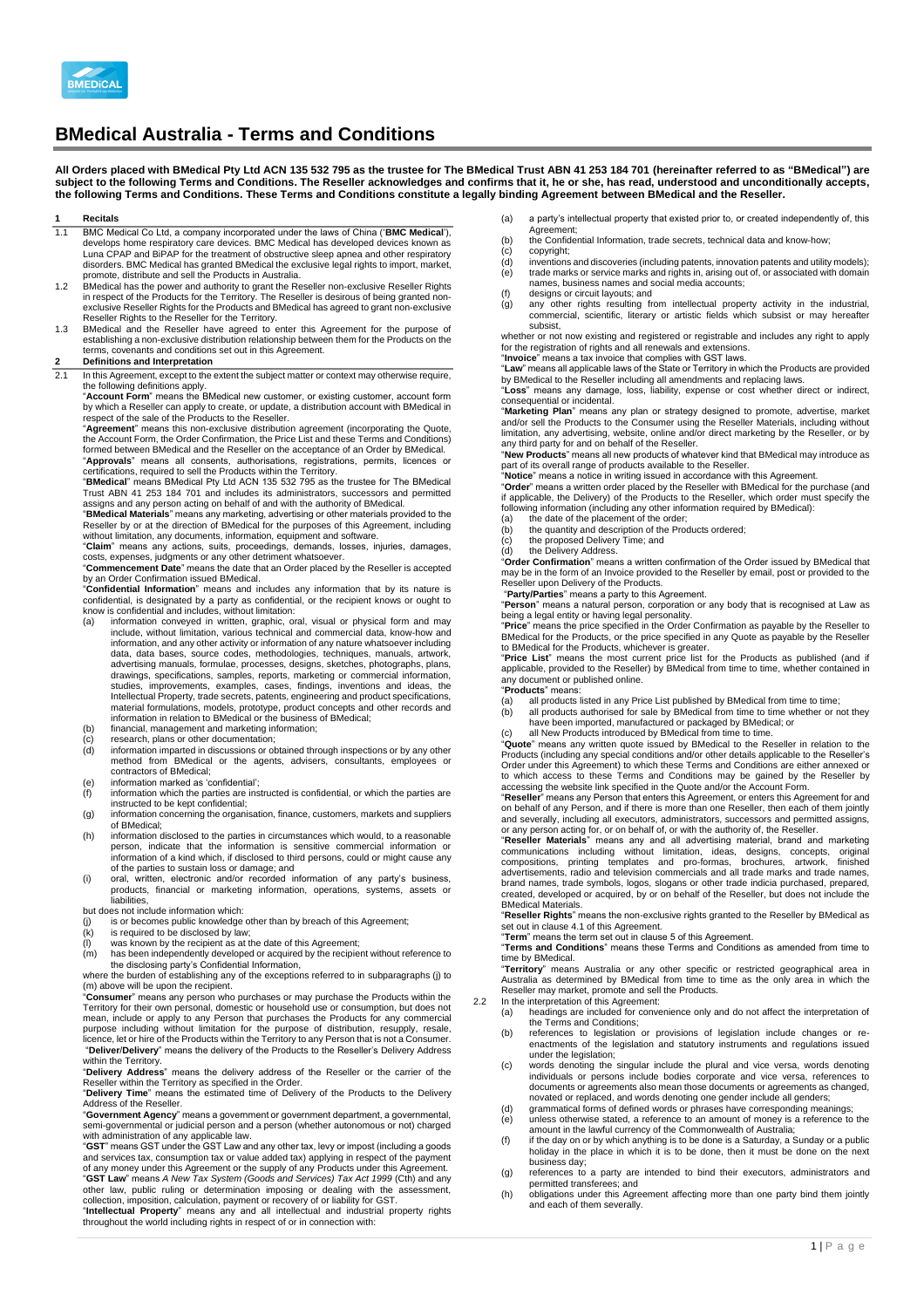# **3 Formation of Agreement**<br>**3.1 These Terms and Condition**

- These Terms and Conditions supersede all previous terms and conditions imposed by
- BMedical and may only be varied in writing by BMedical. 3.2 Each Order will constitute an offer by the Reseller to purchase the Products from BMedical upon and subject to these Terms and Conditions. Any Quotes and/or Price List given by<br>BMedical to the Reseller are an invitation to the Reseller to place an Order with BMedical<br>only and do not constitute an offer capable o
- 3.3 The Quote, the Account Form, the Order Confirmation, the Price List and these Terms and Conditions constitute the entire Agreement between the parties. Any prior understandings, representations, promises, variations, exclusions and/or qualifications of any kind whatsoever (whether contained in any Order or document of the Reseller, or expressed verbally or contained in any writing) shall not be binding on the parties except to the extent incorporated in writing into this Agreement or expressly agreed in writing by BMedical.
- 3.4 A Quote submitted by BMedical to the Reseller may be varied or withdrawn at any time prior to the acceptance of an Order by BMedical. Clerical or other errors made in respect of any Quote issued by BMedical shall be subject to correction by BMedical.
- 3.5 A legally binding Agreement will only be made between BMedical and the Reseller for the supply of the Products upon BMedical giving an Order Confirmation to the Reseller.

# **4 Non-Exclusive Appointment**

- 4.1 In consideration of the Reseller agreeing to comply with the covenants and obligations under this Agreement, BMedical:<br>(a) appoints the Reseller as the
	- appoints the Reseller as the non-exclusive Reseller of the Products in the Territory from the Commencement Date for the Term in accordance with the rights and obligations of the Parties as set out in this Agreement; and
- b) grants the Reseller the non-exclusive right to market, promote and sell the Products)<br>in the Territory for the Term to the Consumer.<br>4.2 The Reseller promises and undertakes to BMedical that it will not directly or indi
- market, promote, resupply, resell, distribute, transmit, licence, hire, let, trade, give or expose for sale the Products within the Territory or otherwise:
	-
	- (a) to any Person who it knows, or ought to know, is not a Consumer; or<br>(b) to any Person who competes (or may be deemed to compete) with the business of BMedical; or
	- Entertow, 2.
- 4.3 On the written request of the Reseller, BMedical may, at its sole, absolute and unfettered discretion, agree in writing to waive and/or vary the restrictions, terms or conditions, or any part thereof, set out in clause 4.2 above.
- 4.4 BMedical reserves the unconditional right to reinstate any restrictions, terms or conditions, or any part thereof, set out in clause 4.2 of this Agreement, with immediate effect on notice to the Reseller, and despite any previous waiver and/or variation that BMedical may have
- agreed to pursuant to clause 4.3 above, which will be of no legal effect. **5 Term of Agreement**
- 5.1 This Agreement commences on the Commencement Date and continues for an initial period of twelve (12) months ('**Initial Term**'), unless the Agreement is terminated in
- accordance with any express right of termination set out in this Agreement. 5.2 Following the expiry of the Initial Term, this Agreement will automatically renew for further terms each of twelve (12) months ('**Further Term**'), on the same terms and conditions as set out in this Agreement, unless:<br>(a) either party gives written n
	- (a) either party gives written notice to the other party advising that it does not wish to renew the Agreement for a Further Term at least ninety (90) days prior to the end of the Initial Term or any Further Term which the parties may have entered; or
	- (b) this Agreement is otherwise terminated in accordance with any other express right of termination set out in this Agreement. **6 Price and Order**

# 6.1 The Price of the Products is set out in any Price List published by BMedical from time to

- time (and if applicable, as provided to the Reseller by BMedical). 6.2 All Orders for the Products must be made to BMedical as follows:
	-
- (a) in writing or by electronic data interchange (e.g. email transmission); or (b) by telephone, if within 3 business days of the placement of the Order, it (b) by telephone, if within 3 business days of the placement of the Order, it is confirmed by telephone, if within 3 business days of the placement of the Order, it is confirmed. by a means outlined in clause 6.2(a).
- 6.3 For the avoidance of any doubt, BMedical is under no legal obligation to accept any Order of the Reseller. The Reseller acknowledges that the ability of BMedical to accept or fulfil an Order is subject to the availability of the Products and/or the capacity of BMedical (whether in relation to the availability of servicing personnel or otherwise) to meet an Order of the Reseller. BMedical may at its sole, absolute and unfettered discretion, for any reason whatsoever, reject any Order from the Reseller at any time.
- 6.4 BMedical may, its sole, absolute and unfettered discretion:
	- request that payment for the Order be made on any terms BMedical thinks fit (including without limitation requesting that the full payment or 50% of the full payment of the Order be made to BMedical in advance and prior to the Delivery of the Products); and
- (b) change the Price of the Products at any time without notice

#### **7 Payment Terms**

- 7.1 Subject to any payment terms imposed by BMedical under clause 6.4(a), the Reseller must pay any Invoice issued by BMedical within twenty-eight (28) days of the Invoice date (**'Invoice Due Date**') and otherwise in accordance with the Invoice terms.
- 7.2 If the Reseller does not pay the Invoice on or before the Invoice Due Date, then, unless the delay is due to an error of BMedical, the Reseller is liable to pay BMedical the highest price for each item of the Product ordered (irrespective of any Price quoted, or specified in the Order Confirmation, by BMedical, and without the benefit of any discounts applicable
	- to larger quantity Orders) as follows: (a) in relation to the CPAP/BiPAP Machines, the price for each item of the Product applicable where the quantity of the Product ordered is between 1-9 CPAP/BiPAP Machines; or
	- (b) in relation to the CPAP Masks, the price for each item of the Product applicable where the quantity of the Product ordered is between 1-24 CPAP Masks.
- 7.3 The Reseller must review all Invoices issued by BMedical and advise BMedical immediately of any errors or omissions before the Invoice Due Date. If the Reseller does not advise BMedical of any errors or omissions by the Invoice Due Date, the Invoice is deemed valid and the Reseller accepts liability for the Invoice in full.
- 7.4 Payments are to be made via bank transfer, electronic funds transfer, EFTPOS and/or credit card (which may incur a surcharge). American Express incurs a 1.6% surcharge (including GST), as may be varied from time to time. Payments are to be made to BMedical in full without deduction or set off against the Price, whether legal or equitable. 7.5 The Price or the Products in any Price List are exclusive of GST.
- 7.6 The Reseller covenants that it will bear all costs and charges relating to, arising from or connected with the Delivery, freight and/or other transportation costs of the Products to the Reseller at the Delivery Address.
- 7.7 The Reseller must pay to BMedical any GST, freight and Delivery charges, relating to the Products at the same time and in the same manner as payment of the Price for the Products is made by the Reseller to BMedical.
- 7.8 All financial institution duty, stamp duty, Government charges or direct costs of any kind<br>associated with the operation of the Reseller's account, will be charged to the Reseller.<br>7.9 Fees and charges are subject to c
- 7.10 Without limiting the ability of BMedical to recover all amounts owing to it under this Agreement, the Reseller authorises BMedical to charge any amounts owing to it under this Agreement to any credit card or account details provided by the Reseller to BMedical.
- 7.11 Time for payment is of the essence.<br>8 **Delivery 8 Delivery**
- 
- 8.1 Any timeframes quoted by BMedical for the Delivery of the Products are estimates only.<br>8.2 BMedical shall not be liable for any delay, failure or inability to Deliver the Products.
- 8.2 BMedical shall not be liable for any delay, failure or inability to Deliver the Products. 8.3 BMedical shall not be liable for any Claim, Loss or damage whatsoever due to failure by
- BMedical to Deliver the Products promptly or at all. 8.4 The failure of BMedical to Deliver the Products to the Reseller shall not entitle the Reseller
- to treat this Agreement as repudiated. 8.5 BMedical reserves the right to withdraw an Order Confirmation at any time before the Delivery Time and BMedical will not be liable for any Claim, Loss or damage whatsoever arising from its failure to Deliver any or all of the Products to the Reseller.
- 8.6 Any term of this Agreement relating to the quantity of the Products is not the essence of the Agreement. BMedical reserves the right to make partial deliveries against an Order
- and to Invoice each partial Delivery separately and the Reseller cannot reject the Products<br>on the basis of partial Delivery.<br>8.7 Where the Products remain in the possession of BMedical after the Delivery Time<br>(including w BMedical is entitled to charge the Reseller for all Losses occasioned by the Reseller in not accepting the Delivery, together with any costs and Losses in respect of the carriage, care and custody of the Products.
- 8.8 Unless otherwise agreed by BMedical, all Products will be delivered to the Delivery Address. The Reseller must ensure that it, its employees or agents are in attendance at the Delivery Address at the agreed time or period to accept Delivery of the Products and to acknowledge receipt upon the consignment note or Invoice accompanying the Products.
- 8.9 The Reseller warrants that the person who signs the Delivery notice is authorised to receive the Products on their behalf.
- 8.10 A quantity, description, date and place of Delivery, as indicated on BMedical's Invoice or dispatch note, shall be referenced as evidence of quantity, description, date and place of Delivery of the Products.
- 8.11 If the Reseller fails to take Delivery of the Products on the specified date, and the Order is returned to BMedical, a second delivery charge will be imposed on the Reseller. 8.12 BMedical may arrange for the storage and carriage of Products by couriers, contractors or
- sub-contractors. Notwithstanding any specific instructions given by the Reseller as to the mode of carriage of the Products, and in the exercise of its absolute discretion, BMedical may have Products carried or forwarded b
- Reseller shall be at the Reseller's expense.

#### **9 Cancellation, Inspection and Returns**

- 9.1 BMedical may terminate this Agreement at any time before the Delivery of the Products to the Reseller by giving written notice to the Reseller. BMedical shall not be liable for any Claim, Loss or damage whatsoever arising from such cancellation.
- 9.2 The Agreement resulting from the provision of the Order Confirmation to the Reseller cannot be terminated or cancelled by the Reseller for any reason without BMedical's prior written approval and BMedical may at its discretion impose a reasonable cancellation fee (including, without limitation, a Claim for any Loss or loss of profits suffered by BMedical).
- 9.3 The Reseller must inspect the Products within two (2) business days of the Delivery Time and, if no inspection is so made, the Reseller is deemed to have accepted the Products. The Reseller has no Claim for incorrect Products, shortages, defects or any Loss in respect of the Products apparent on inspection unless a written complaint is made to BMedical within three (3) business days of the Delivery Time specifying the incorrect Products, shortage or defect. BMedical is, after receipt of the complaint, permitted to inspect the Products and investigate the complaint. If a complaint is not made to BMedical in accordance with this subclause, the Products delivered will be deemed to be in accordance with the Agreement, and BMedical will not be held liable for any Claims or Losses regarding
- the Products whatsoever, and the Reseller is bound to pay for them accordingly.<br>9.4 Where the Reseller has ordered incorrect Goods, an incorrect item number for the<br>Products is used, an incorrect unit of issue or pack Reseller's requirements, an incorrect account number is used or an Order is duplicated, the Reseller may, provided the Reseller has complied with subclause 9.3, and after receiving written approval from BMedical, return the Products to BMedical subject to the Products being returned in the same condition as when first delivered to the Reseller and subject to the Reseller bearing the freight costs of the Delivery and return of the Products. 9.5 BMedical shall not be under any obligation to accept Products returned by the Reseller.
- BMedical will only accept the return of Products from the Reseller where: (a) the Reseller has complied with subclause 9.3 and BMedical is satisfied as to the
	- claim by the Reseller; and (b) the Products are returned to BMedical in the same condition as when first delivered
- to the Reseller. 9.6 The Reseller shall not return any Products to BMedical without first providing to BMedical an original proof of purchase
- 9.7 If BMedical is required to re-Deliver any Products to the Reseller, in circumstances where BMedical is not at fault (or if BMedical is at fault but Notice of the error is not given by the Reseller to BMedical as required by subclause 9.3), BMedical is entitled to charge a restocking surcharge fee of 20% of the gross value of the Order plus any Delivery charges
- for the further re-Deliveries of the Products. 9.8 Notwithstanding any other provisions of these Terms and Conditions, the Reseller shall not return any Products which have been custom made, custom cut, custom processed or custom acquired.

#### **10 Interest and Debt Collection**

- 10.1 Interest on overdue Invoices or accounts shall accrue daily from the date when payment becomes due, until the date of payment, at the standard contract default rate prescribed by the Queensland Law Society from time to time and such interest shall compound weekly until the Invoice or account is settled in full.
- 10.2 Should the account be referred to a collection agency, the Reseller shall pay a 15% collection fee plus any and all costs associated with the recovery of the debt including without limitation debt collection, outsourcing and legal costs on an indemnity basis should BMedical take legal action, whether outside or through the Courts and Tribunals. **11 Product Inventory and Storage**

- 11.1 The Reseller agrees at all times to maintain an inventory of the Products sufficient in variety and quantity to satisfy Consumer demand and permit the efficient operation of the
- Reseller's business under this Agreement. 11.2 The Reseller promises and undertakes to maintain a database of all the serial numbers of the Products sold to the Consumers such that each Product may be traced to the Consumer to whom the Product was sold ("**Database**").
- 11.3 In the event of a Product recall:<br>(a) the Reseller agrees to p
	- (a) the Reseller agrees to provide any and all information held by the Database to BMedical immediately upon request; and
- (b) the Reseller must immediately notify BMedical as directed by the Therapeutic Goods Administration and/or any other Government Agency. 11.4 The Reseller will be responsible for its own storage of the Products and must comply with
- any recommendations and/or directions given by BMedical in respect of storage.

## **12 Directions and Training**

12.1 The Reseller must follow all reasonable directions and carry out all reasonable requests of BMedical in respect of the marketing, promoting, education, training, storage, packaging, presentation, servicing, operation and/or sale of the Products.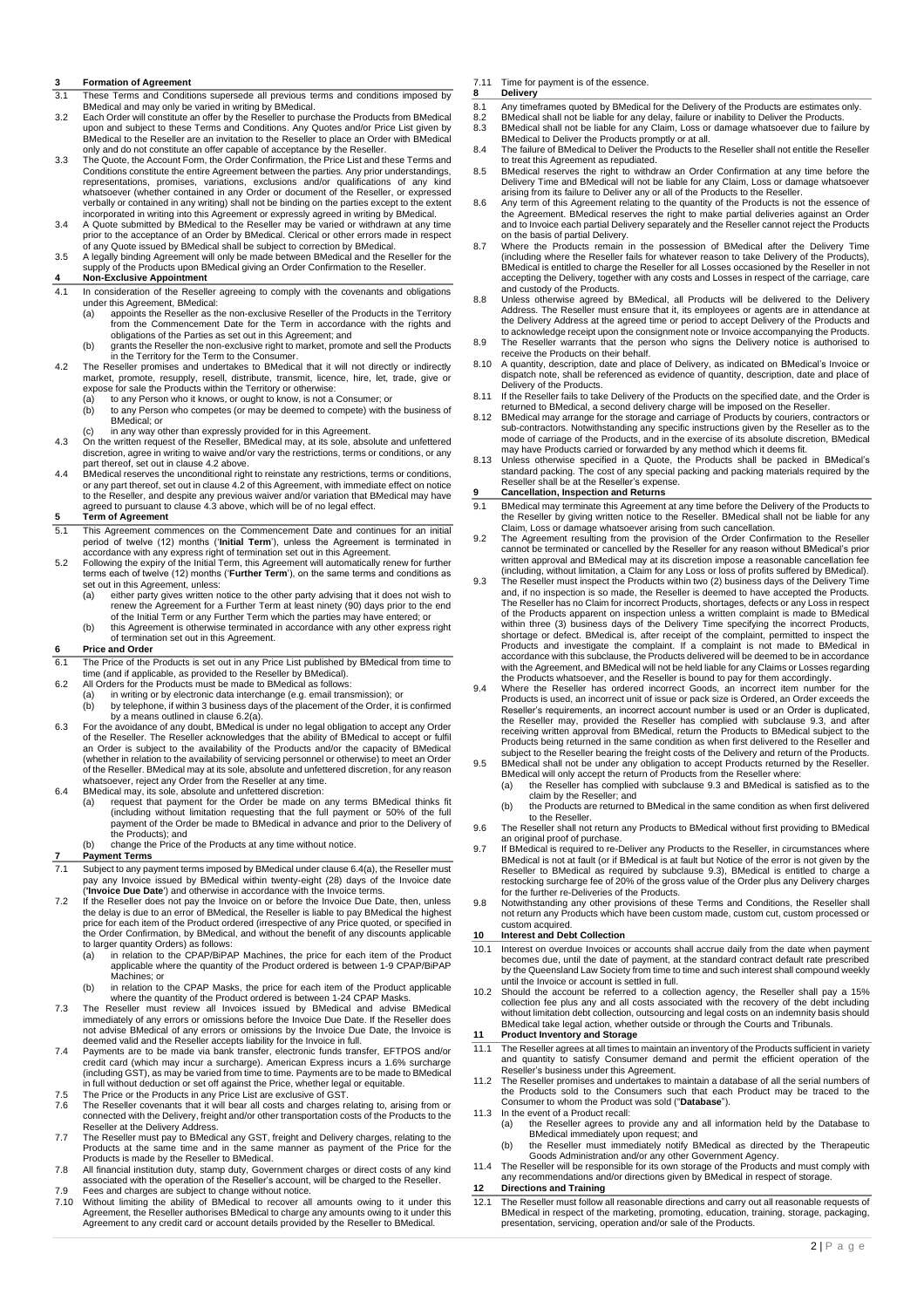- 12.2 The Reseller undertakes and agrees to attend any website or other training provided by BMedical on the safe and proper use, maintenance and operation of the Products.
- 12.3 The Reseller promises and undertakes to ensure that all its employees, servants or agents engaged in the marketing, promoting, servicing or sale of the Products to the Consumer are properly educated and competently tr
- 12.4 Unless otherwise directed by BMedical, the Reseller will be solely responsible at its cost for providing competent instructions and training to the Consumer on the safe and proper use, maintenance and operation of the Products.

# **13 Marketing and Promotion**

- 13.1 BMedical may, at its sole, absolute and unfettered discretion, reject or accept, whether in whole or in part, a Marketing Plan proposed by the Reseller. In the event BMedical rejects a Marketing Plan, BMedical shall provide reasons to the Reseller for rejecting the
- Marketing Plan in whole or in part. 13.2 Without limiting any other term of this Agreement, BMedical may request changes to the Marketing Plan after it has been agreed between the parties by submitting to the Reseller a written request containing the details of the changes.
- 13.3 The Reseller must obtain the prior written approval of BMedical in relation to any new, revised or variation to the Marketing Plan to be adopted in relation to the Products.
- 13.4 The Reseller may enter into such lawful agreements as it deems desirable to market,
- promote and/or sell the Products in the Territory in accordance with this Agreement. 13.5 The Reseller must not make or publish any disparaging remarks or comments about the Products, BMedical or do anything to deface, obscure or remove from any of the Products any Intellectual Property.

#### **14 Complaints and Injuries**

- 14.1 The Reseller must maintain a database of all complaints, comments, Claims and/or Consumer deaths, injuries or illnesses (together, the '**Complaints**') made known or notified to the Reseller or of which the Reseller becomes aware or ought to be reasonably aware in relation to, arising from or connected with the Products or any defects in the Products.
- 14.2 The Reseller must provide BMedical full details of the Complaints within twenty-four (24) hours of receiving the Complaints or having knowledge of the Complaints or immediately upon the request of BMedical to provide the details of any Complaints.

#### **15 Title and Risk**

- 15.1 The Reseller acknowledges and agrees that no title to the Products will pass to the Reseller until payment of all monies owed to BMedical has been received in full by BMedical.
- 15.2 Risk of Loss or damage to the Products will pass to the Reseller at the time of dispatch from BMedical's nominated warehouse. BMedical shall not be responsible for any Loss or damage to the Products in transit. Insurance for the Products in transit will not be arranged by BMedical. The Reseller shall be responsible for the insurance of the Products in transit. The Reseller shall provide proof of such insurances to BMedical if requested.
- 
- 15.3 Until the Price (and all associated costs and charges) have been paid in full to BMedical:<br>
(a) legal ownership of the Products shall remain with BMedical;<br>
(b) BMedical may enter the Reseller's premises (or any premi BMedical as a result of taking action to retake possession of the Products, together with transportation and storage charges, must be paid by the Reseller to BMedical on demand;
	- (c) BMedical may keep or resell any repossessed Products;<br>(d) if the Reseller resells the Products without first having p
	- (d) if the Reseller resells the Products without first having paid BMedical for them, the Reseller shall hold that part of the proceeds of the sale, which represents the Invoiced Price of the Products, in a separate identifiable account as the beneficial<br>property of BMedical and shall pay the amount to BMedical on request; and<br>(e) notwithstanding anything contained in subclauses 15.3(a)-(d
- entitled to maintain its legal rights against the Reseller for the Price of the Products. 15.4 Until such time as the Reseller becomes the owner of the Products, the Reseller will:
	-
	- (a) store the Products separately and marked on the premises; (b) ensure the Products are kept in their original condition;
	-
	- (c) secure the Products from risk, damage or theft; and (d) keep the Products fully insured against all common business risks. The Reseller
- shall provide proof of such insurances to BMedical if requested. 15.5 Where the Reseller makes a new product from the Products, whether deemed as finished or not, or the Reseller mixes the Products procured to create an alternate product, the Reseller agrees:
	- (a) that, until payment of all sums owing to BMedical is received, the ownership of the new product passes to BMedical; and
- (b) that, until payment of all sums owing to BMedical is received, these new products will be held on trust for BMedical. 15.6 In the event the Reseller dies, withholds payment or calls a meeting of its creditors,
- becomes insolvent, declares bankruptcy, enters into liquidation, has a winding up application lodged against it or has an administrator appointed, BMedical may, without ejudice to its other rights under this Agreement, repossess the Products.

## **16 PPSA, Security and Charge**

- 16.1 The interest of BMedical in the Products and all proceeds from the sale of the Products by the Reseller to a third party is a security interest. BMedical and the Reseller agree to enter a separate security agreement in writing if requested by BMedical.
- 16.2 The Reseller consents to BMedical registering its security interest on the *Personal Property Securities Register* ('**PPSR**') and agrees to provide all assistance reasonably required by
- BMedical to facilitate registration. 16.3 Until such time as title to the Products has passed to the Reseller as contemplated by clause 15 of this Agreement, the Reseller agrees not to in any way assign, charge, lease or otherwise deal with, or create, a security interest over, the Products.
- 16.4 The parties agree that this clause will not prohibit the Reseller from selling the Products in
- the ordinary course of business.<br>16.5 The Reseller acknowledges and agrees that BMedical may apply to register a security<br>interest in the Products at any time before or after Delivery of the Products. The Reseller<br>waives i
- ("PPSA") to receive notice of any verification of the registration.<br>16.6 If the Reseller defaults in the performance of any obligation owed to BMedical under these<br>Terms and Conditions, or any other agreement with BMedical any of its rights under the Terms and Conditions or the PPSA.
- 16.7 To the maximum extent permitted by law, the Reseller and BMedical agree that the following provisions of the PPSA do not apply to the enforcement by BMedical of its security interest in the Products: sections 95, 125,
- - rights which BMedical may have: (a) where the Reseller and the Guarantor (if any) is the owner of land, realty or any other asset capable of being charged, both the Reseller and the Guarantor agree to mortgage and/or charge all of their joint and/or several interests in the said land, realty or any other asset to BMedical or BMedical's nominee to secure all amounts and other monetary obligations payable under these Terms and Conditions;
	- (b) the Reseller and the Guarantor acknowledge and agree that BMedical (or BMedical's nominee) shall be entitled to lodge a caveat. The Reseller and the Guarantor shall give their written consent in registrable form to the lodgement of a non-lapsing caveat immediately on BMedical's request and the Reseller and the Guarantor shall not object to the lodgement or upholding of said caveat or take any

steps to have any such caveat removed from the land titles office register. This caveat shall be withdrawn once all payments and other monetary obligations

- payable hereunder have been met; (c) should BMedical elect to proceed in any manner in accordance with this clause and/or its sub-clauses, the Reseller and Guarantor shall indemnify BMedical from and against all of BMedical's costs and disbursements, including legal costs on a solicitor and client basis; and
- (d) the Reseller and Guarantor agree to irrevocably nominate, constitute and appoint BMedical or BMedical's nominee as the Reseller's and Guarantor's true and lawful attorney to perform all necessary acts to give effect to the provisions of this clause.

# **17 Intellectual Property**

- 17.1 All legal and beneficial ownership of the Confidential Information, Intellectual Property and BMedical Materials (together, the "**Materials**") are reserved to the true and lawful owners. Nothing in this Agreement will be taken to constitute a transfer, assignment or grant of any ownership rights in any of the Materials.
- 17.2 The Reseller acknowledges that BMedical is the lawful owner, licensee or duly authorised or registered user of all the Intellectual Property in, or connected with, the Products and<br>that the Reseller's right to use the Intellectual Property is derived solely from this<br>Agreement. The Reseller's right to use the
- of the Reseller's business in accordance with this Agreement.<br>17.3 The Reseller is entitled during the Term to use BMC Medical's and BMedical's Intellectual<br>Property including all trademarks as it may reasonably require fo
- the prior written consent of BMedical. 17.4 The Reseller shall not do anything to infringe BMC Medical's or BMedical's Intellectual Property, or engage in the disassembly, deconstruction or reengineering of BMedical's Intellectual Property.
- 17.5 Where BMedical is the manufacturer or contract manufacturer of Products which contribute to the Reseller's designs and specifications, the Reseller indemnifies BMedical against all Claims, Losses, damages and costs that BMedical or related parties may suffer as a result of a Claim by a third party.
- 17.6 The Reseller indemnifies BMedical with respect to any infringement of BMC Medical's or BMedical's Intellectual Property. The Reseller shall be responsible for any Claims, Loss, damages and costs incurred as a result from any infringement relating to an agreement between BMedical and the Reseller. BMedical reserves the right to terminate any agreement in relation to any such infringement.

## **18 Confidentiality**

Any Confidential Information concerning BMC Medical and/or BMedical obtained by the Reseller during the Term of this Agreement shall remain the absolute property of BMedical, shall remain secure and held in absolute confidence by the Reseller, and must not be disclosed by the Reseller<br>to any third party either during the Term or following the expiration or termination of the<br>Agreement. The Re manufacturer, importer or any other Person any of BMC Medical's or BMedical's Confidential Information or Intellectual Property.

- **19 Warranties**
	- BMedical warrants that for a period of:
	- (a) five (5) years in respect of CPAP and BiPAP machines; and (b) three (3) months in respect of CPAP Masks,

commencing on the date of sale of the Products to the Consumer, so long as it is within six (6) months of the sale of the Products to the Reseller, BMedical will, for all defects which in the sole and absolute determination of BMedical constitute a major failure or a

non-major failure which cannot be remedied, provide a refund for the Product to the<br>Reseller or replace the Product with a product of the same type or of similar value if the<br>Product is not reasonably available to BMedical absolute determination of BMedical constitute a non-major failure which can be remedied, BMedical will in its discretion either repair, replace or refund the value of the Product for the Reseller, provided that:<br>(c) the Consumer notif

- (c) the Consumer notifies the Reseller of the alleged defect or potential issue immediately upon becoming aware of the alleged defect or potential issue;
- (d) the Reseller works to their best ability to troubleshoot the issue and verify the issue for the Consumer;
- (e) if required, the Reseller contacts BMedical to confirm the issue and if required obtains a return authorisation number from BMedical;
- 
- (f) the Reseller provides any information or documents relating to or connected with the alleged defect or potential issue, including any other relevant or associated information, to BMedicial or immediately upon request o
- (h) all defective Products must be returned to BMedical at its nominated return address and include details of the fault.
- 19.2 BMedical's obligations under clause 19.1 are conditional on the completion of all<br>obligations of the Reseller and Consumer under clause 19.1 of this Agreement.<br>19.3 The warranties at clause 19.1 exclude any Products o
	-
	- (a) the improper adjustment, calibration or operation of the Product by the Reseller and/or the Consumer; (b) the use of accessories including consumables, hardware or software which were
	- not manufactured, or approved in writing by, BMedical; (c) any contamination or leakages caused or induced by the Reseller and/or Consumer;
	- (d) any modifications, alterations or tampering of the Product which were not authorised in writing by BMedical;
	- (e) any misuse of the Product by the Reseller and/or Consumer or anyone for whom the Reseller and/or Consumer has legal responsibility (including a minor);
	- (f) any use or operation of the Product outside of the physical, electrical or environmental specifications of the Product;
	-
	-
	- (g) inadequate or incorrect site preparation or storing of the Product;<br>(h) inadequate or improper maintenance of the Product;<br>(i) without derogating from the foregoing, this limited warranty does not extend to: (i) nonconformities, defects or errors in the Product due to accident, abuse,
		- misuse or negligent use of the Product; (ii) defects, errors or nonconformities in the Product due to modifications, alterations, additions or Product changes not made or authorised to be made by BMedical;
		- (iii) normal wear and tear; or
		-
- (iv) damage caused by force of nature or act of any third party. 19.4 All transportation charges incurred in returning defective Products, or any of its component parts, for repair, together with the cost of returning them to the Reseller, must be paid by .<br>the Reseller
- 19.5 If the Reseller is deemed a "Consumer" under the *Competition and Consumer Act 2010*<br>Cth) ("Australian Consumer Law"), the Australian Consumer Law may imply into these<br>Terms and Conditions warranties or conditions and excluded, restricted or modified and these Terms and Conditions are read subject to such statutory provisions. All other conditions, warranties, representations, liabilities and obligations, whether implied or imposed by statute, including any conditions or warranties as to merchantability, fitness for purpose or correspondence with description, are excluded to the extent permitted by law.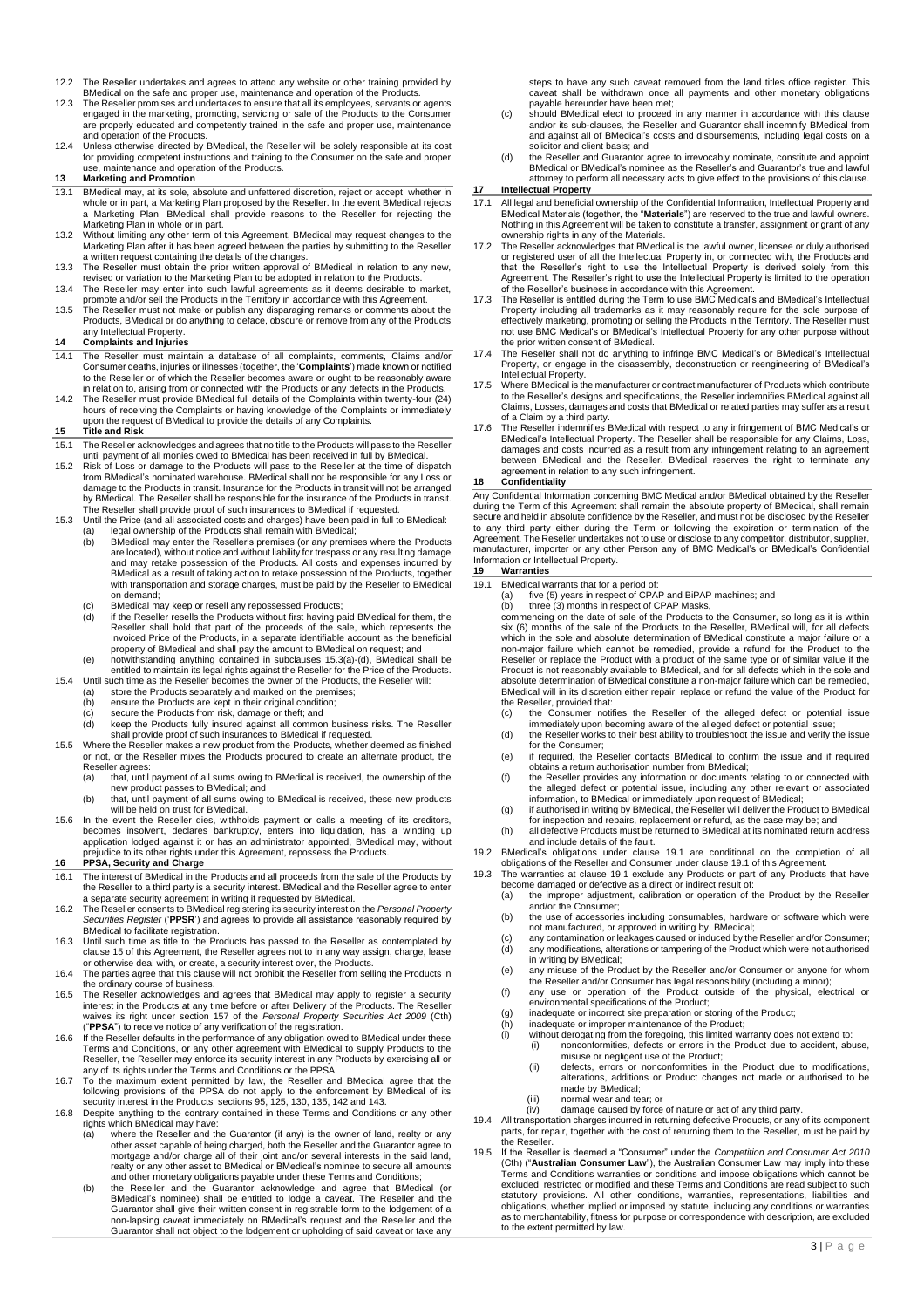19.6 The Reseller warrants and represents to BMedical, on an ongoing basis, that:<br>(a) it will comply with all Laws, and the requirements of any relevant

it will comply with all Laws, and the requirements of any relevant authority or

- regulator relating to the promotion, advertising, marketing or sale of the Products; (b) it has and will continue during the Term to have all licences, authorisations, consents, approval and permits required by all applicable Laws in order to perform its obligations under this Agreement, and otherwise complies and will continue to comply with all Laws applicable to the performance of those obligations;
- c) the promotion, advertising, marketing or sale of the Products by the Reseller will not<br>infringe the rights (including Intellectual Property rights) of any third party; and<br>(d) it will not do anything or omit to do anyth
- adversely affect the BMedical's business or brand or the reputation of BMedical.
- **20 Indemnity and Limitation of Liability**<br>20.1 The Reseller will during and after the Te The Reseller will during and after the Term indemnify BMedical and hold it harmless from all direct and indirect damages, losses, Claims, injury, expenses and costs which BMedical incurs, suffers or is held liable for in respect of any action, demand, claim or litigation as a
	- result of:<br>(a) ar any acts of the Reseller, including any unlawful or wrongful act or omission, which has the effect or consequence of rendering BMedical liable to any third party or the Consumer under any Law;
	- (b) any breach by the Reseller of this Agreement, including any tort or negligence by
	- the Reseller in connection with this Agreement; (c) any third-party claim arising directly or indirectly from:
		- (i) a breach by the Reseller of any of its obligations or warranties under this Agreement; or
	- (ii) a negligent, wilful or otherwise wrongful act or omission of the Reseller or any of its employees, servants or agents; (d) fraudulent or dishonest acts or omissions of the Reseller or any of its employees,
	- servants or agents; (e) any breach by the Reseller of any applicable Laws or any rules, recommendations,
	- guidelines or codes of conduct; (f) any breach by the Reseller of its obligations or warranties under this Agreement;
	- (g) the death of, or personal injury to, any person, to the extent caused by any act or
	- omission of the Reseller or any of its employees, servants or agents;<br>(h) any damage to, or loss or destruction of, any real or tangible personal property, to<br>the extent caused by any act or omission of the Reseller or any
	- servants or agents; and (i) any legal costs, charges and expenses arising in respect of subparagraphs (a)-(h) above.
- 20.2 Liability of BMedical to the Reseller arising out of or in connection with any Product ordered by the Reseller shall be limited to the Price paid by the Reseller for such Product. BMedical<br>will not be liable for indirect, incidental, special, consequential, or punitive damages, of any<br>nature or kind whatsoever inclu revenue, loss of production, loss of business opportunity, downtime, loss of use of<br>equipment or any installation, system or facility, or for any latent defects or any other<br>defects that might appear after the lapse of the 19.1(a) and (b) above
- 20.3 The Reseller shall rely on its own knowledge and expertise in selecting Products for any purpose, and any information or advice given by or on behalf of BMedical shall be accepted at the Reseller's risk.
- 20.4 BMedical shall not be liable nor responsible for any failure to comply with any requirements of the Reseller or any other person (whether relating to manufacture, design, fabrication, transportation, installation, removal and/or any other particular intended use of the Products) which are not precisely and accurately communicated in writing to BMedical prior to the Reseller entering into this Agreement.
- 20.5 To the fullest extent permitted by law, and except where consumer guarantees imposed<br>by the Australian Consumer Law are applicable, no warranty, condition, undertaking or<br>term (whether express or implied) as to the co completeness, performance, merchantability or fitness for purpose of the Products is given or assumed by BMedical.
- 20.6 BMedical is not liable for any other claims or damages including, but not limited to, claims for faulty design, negligent or misleading advice, damages arising from loss or use of the Products or any indirect, special or consequential damages or injury to any person, corporation or other entity.

#### **21 Default**

- 21.1 An event of default ("**Event of Default**") is deemed to have occurred under this Agreement or any other agreement between the parties where:
	- (a) any amount is outstanding and due and payable by the Reseller to BMedical; (b) BMedical obtains unfavourable reports on the financial standing of the Reseller (and
	- the Reseller hereby authorises BMedical to conduct credit checks on the Reseller);
	- (c) the Reseller ceases to trade<br>(d) an application is made to wi an application is made to wind up or place the Reseller into insolvency or external
	- administration; (e) an order is made for the Reseller to be wound up, deregistered or dissolved;
	- $(f)$  the Reseller becomes bankrupt, insolvent, enters into administration receivership; or
	- (g) any other event that indicates that the Reseller may not be able to pay their debts to BMedical as they fall due.
	- (h) the Reseller fails to comply with any Terms and Conditions of this Agreement which in BMedical's sole opinion constitutes a breach of a material term of this Agreement;
	- (i) the Reseller fails to follow any reasonable and lawful directions of BMedical; (j) BMedical has evidence that the Reseller is acting, or has acted, illegally or is, or has, engaged in illegal activity; or
	- (k) BMedical has evidence that the Reseller has caused a person harm or has caused, or is intending to cause, BMedical harm.
- 21.2 If the Reseller commits an Event of Default under this Agreement, BMedical may, by notice to the Reseller at its discretion and without prejudice to another rights it may elect to suspend some or all of its obligations under this Agreement, suspend or terminate an Order, cease further deliveries and may retain any monies paid by the Reseller in relation to the Order and apply such monies against any Loss or damage incurred by BMedical in<br>relation to the default or breach by the Reseller.<br>21.3 BMedical is not liable to the Reseller for any Claim, Loss or damage the Reselle
- 
- 21.4 No prior demand is required to be made by BMedical to the Reseller for the payment or performance of any term of this Agreement.

### **22 Termination**

- 22.1 If either party breaches a term of this Agreement and fails to remedy such breach within seven (7) days after service upon it of Notice of such a breach, either party may by Notice terminate this Agreement with immediate effect.
- 22.2 It is a breach of a material term of this Agreement by the Reseller and BMedical will be entitled to immediately terminate the Agreement without notice if the Reseller: (a) commits an Event of Default;
	- (b) in the sole and absolute opinion of BMedical, the Reseller is or has engaged in the<br>conduct of marketing, promoting, supplying, resupplying, distributing or selling the<br>Product to any Person that is not a Consumer or i the Product or BMedical's business;
	- (c) ceases to use its best efforts and endeavours to market, promote and sell the Product to the Consumer;
- (d) fails to follow any reasonable and lawful direction given by BMedical for the purposes of safe guarding BMedical's Intellectual Property and Confidential Information.
- 22.3 BMedical will be entitled to be paid by the Reseller for all Products supplied, or to be supplied, to the Reseller, including the Price, fees and charges or any Loss incurred by BMedical in relation to the provision of such Products, to the date of termination of the
- Agreement by the Reseller or by BMedical, as the case may be. 22.4 Notwithstanding termination of this Agreement, the Agreement will continue to be binding on the parties and fully enforceable in respect to the rights and obligations of each party relating to:
	- (a) the payment of any sum;<br>(b) any continuing obligation
	- (b) any continuing obligations to any Consumers;<br>(c) any Product warranty to Consumers (statutory
	-
	- (c) any Product warranty to Consumers (statutory or otherwise); (d) Confidential Information and Intellectual Property; and (e) obligations in this Agreement that are intended to apply after termination.
- 22.5 Notwithstanding anything elsewhere contained in this Agreement either party may terminate this Agreement immediately by giving Notice to the other party if the recipient party has breached any Law then applying to this Agreement or does any act or omits to do any act that could cause the terminating party to be in breach of any Law applicable to this Agreement.
- 22.6 On termination of this Agreement:<br>(a) each party must promptly
	- a) each party must promptly return to each other all Confidential Information and<br>Intellectual Property belonging to the other party. Where such Confidential<br>Information is incapable of being returned in tangible form then to the other that it will destroy all electronic records of such Confidential Information;
	- (b) in addition, if requested by BMedical, the Reseller must return to BMedical, or if<br>required by BMedical, destroy, any marketing and promotional materials provided<br>to the Reseller by BMedical, including without limitati
	- (c) the Reseller must within ninety (90) days cease any and all advertising, marketing, promoting and/or selling of the Products and remove to the satisfaction of the BMedical any physical or electronic (including online) publications, advertising, marketing or promotional material of the Products within the Territory or otherwise;
	- (d) the Reseller must promptly notify BMedical of all stock of the Products it has in its possession or under its control which are not required by the Reseller to fulfil any outstanding contractual obligations to Consumers;
	- (e) BMedical has the right of first priority (but is not obliged) to buy back all of the stock of the Products held by the Reseller which the Reseller is not contractually obliged to sell to its Consumers. The price that BMedical will pay for the buy-back of the<br>stock of Products will be the price per Product paid by the Reseller (less any set<br>offs or deductions of amounts owing by the Reseller to B buy back any stock that is unfit for sale or has been damaged (including damage to packaging); and
	- (f) in the event of BMedical buying back any stock of the Products from the Reseller, BMedical will take Delivery of any such stock at the date and time of payment. Delivery will be at the place where the stock is stored by the Reseller or as otherwise agreed by the parties.
- 22.7 The expiration or termination of this Agreement does not affect any rights, liabilities or obligations of the parties as a result of anything occurring before the expiration or termination of this Agreement.

### **23 Dispute Resolution**

#### 23.1 **Application**

Without limiting any other rights of BMedical, if a dispute between the parties arises in<br>relation to, or in connection with, this Agreement or its subject matter, then BMedical may<br>direct the Reseller to comply with this 23.2 **Dispute**

- (a) If a dispute arises from this Agreement ("**Dispute**") then either party ('**Complainant Party**") will give to the other party a notice of dispute specifying the nature of the Dispute, what outcome the Complainant Party desires and what action the
- Complainant Party proposes be taken in order for the Dispute to settle ("**Notice**"). (b) The parties must endeavour to resolve the Dispute set out in the Notice in good faith within ten (10) Business Days of the respondent party ("**Respondent Party**") receiving the Notice ("**Resolution Period**").
- (c) In the event that the parties are not able to resolve the Dispute themselves during the Resolution Period, the parties must then participate in mediation in accordance with this clause ("**Mediation**").

#### 23.3 **Mediation**

- If the parties do not agree within ten (10) Business Days from the end of the Resolution Period on:
	- (a) the procedure to be adopted in a mediation of the Dispute;<br>(b) the timetable for all the steps in those procedures; and
	- (b) the timetable for all the steps in those procedures; and (c) the identity and fees of the mediator; then:
- - (d) the President of the Queensland Law Society will appoint the mediator and determine the mediator's fees;
	- (e) each party agrees to pay for half the cost of the mediator; and (f) the parties must participate in the Mediation.
	-
- 23.4 The parties must pay their own costs for attending at or being represented at the Mediation.<br>23.5 The parties must first comply with the dispute resolution procedures in this clause before 23.5 The parties must first comply with the dispute resolution procedures in this clause before applying for relief in any court (unless the relief required is urgent).
- 23.6 The parties must keep all aspects of any meeting held pursuant to this clause, except the fact of its occurrence, confidential and agree that all communications between the representatives at the meeting are made on a without prejudice basis.

# **24 Force Majeure**

- 24.1 BMedical is not liable for default or failure in performance of its obligations pursuant to this Agreement resulting directly or indirectly from acts of God, civil or military authority, acts of public enemy, war, accidents, fires, explosions, earthquakes, floods, the elements, strikes, labour disputes, shortage of suitable parts, components, materials including ink, chemicals and paper, labour or transportation or any other cause beyond the reasonable control of BMedical.
- 24.2 If BMedical is affected by such circumstances, then BMedical shall promptly notify the other party in writing when such circumstances cause a delay or failure in performance of this Agreement and when they cease to do so. 24.3 If such circumstances continue for a period of more than seven (7) days, BMedical may
- terminate this Agreement by notice to the other party or continue with the Agreement on terms the parties may otherwise agree in writing.

# **25 Severability**

Unenforceability of a provision of this Agreement does not affect the enforceability of any other provision. If any provision is void, voidable or unenforceable, it will be severed from the Agreement to the extent of the inconsistency. **26 Variation**

#### No variation, modification or alteration of any of the terms of this Agreement is effective unless in writing and signed by each of the parties.